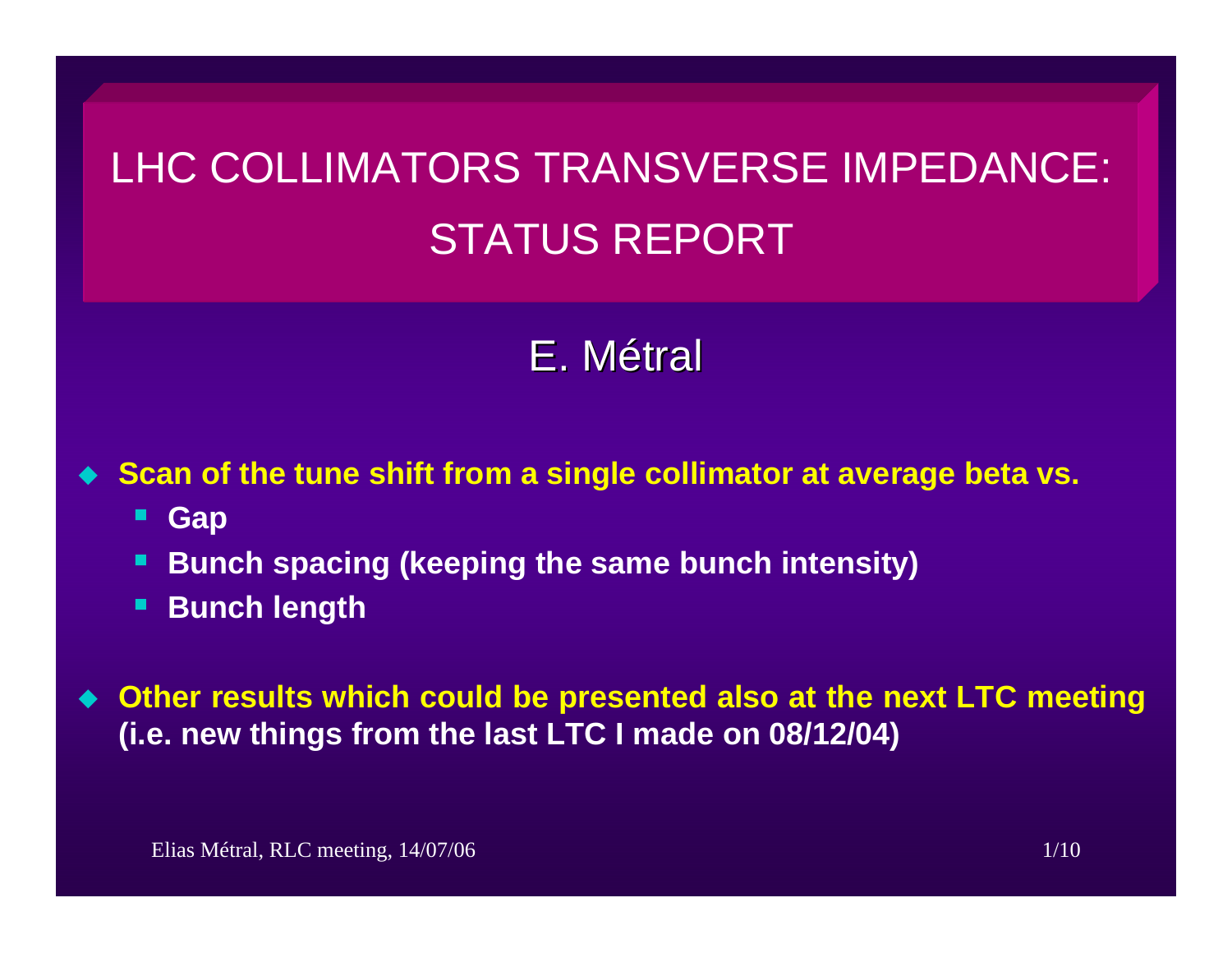**Scan vs. gap** 



**Scan of the tune shift vs. the collimator gap for n most critical**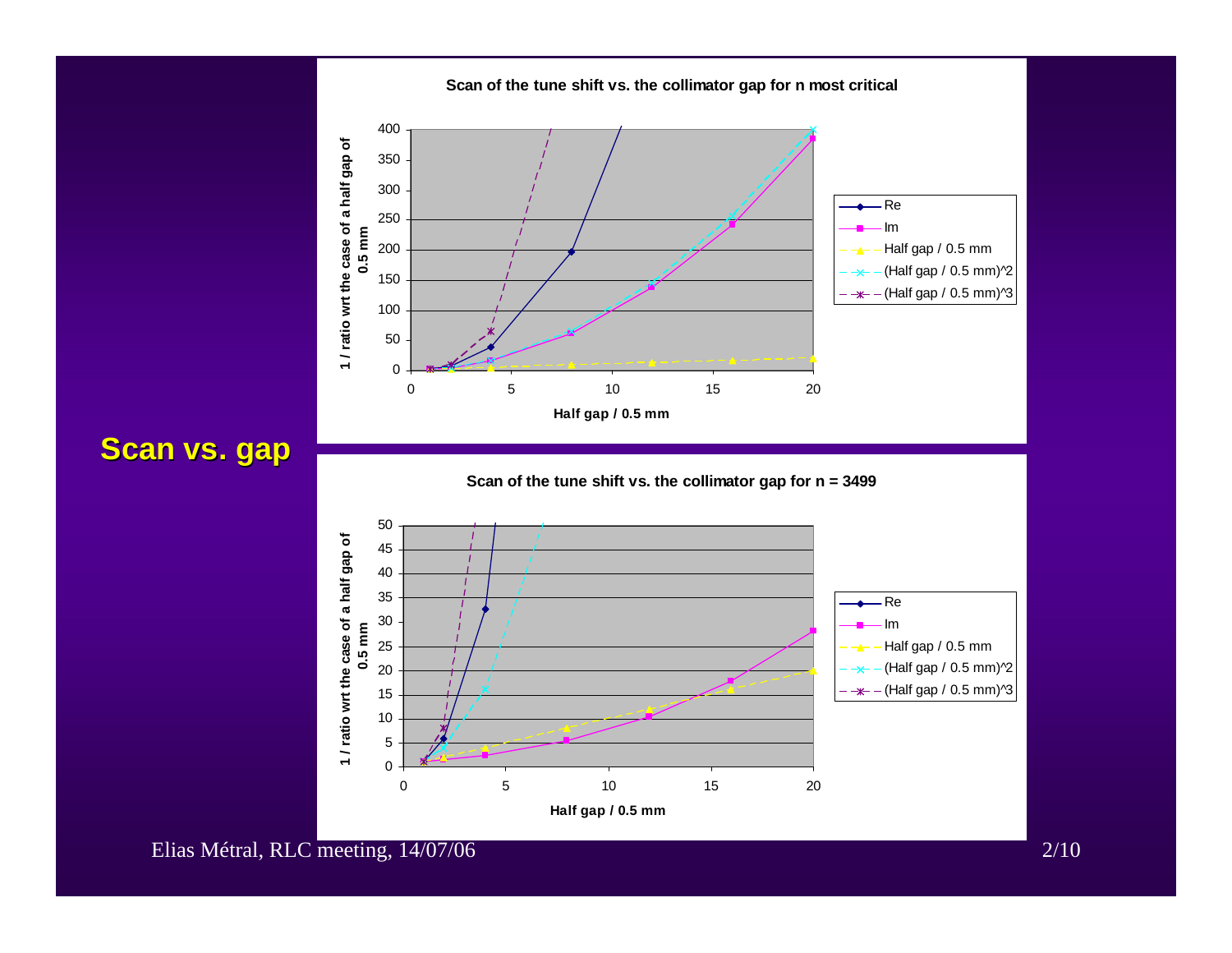#### **Scan vs. bunch spacing**

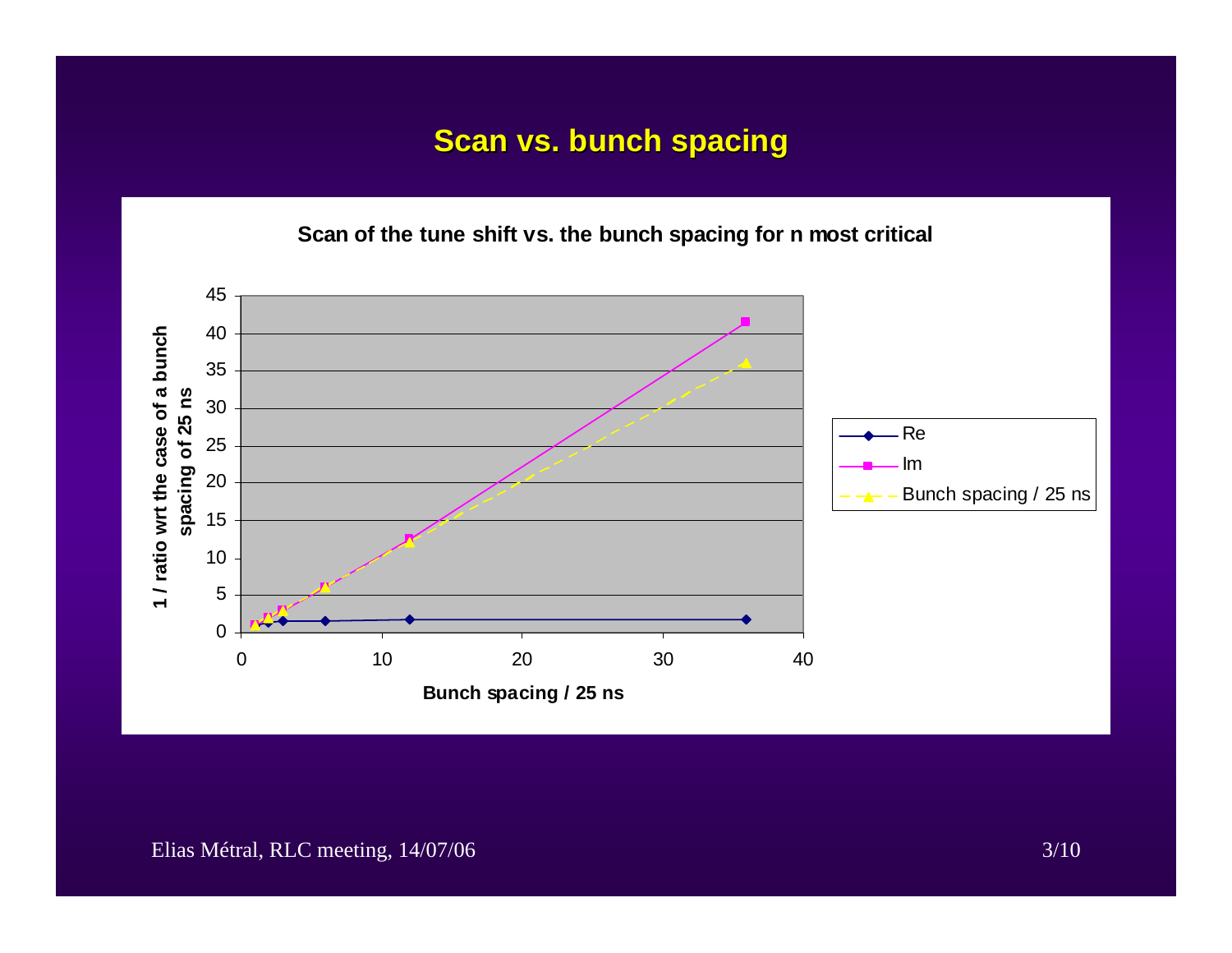

0 5 10 15 20 25 30

**Bunch length / 0.25 ns**

#### **Scan vs. bunch length bunch length**

Elias Métral, RLC meeting, 14/07/06 4/10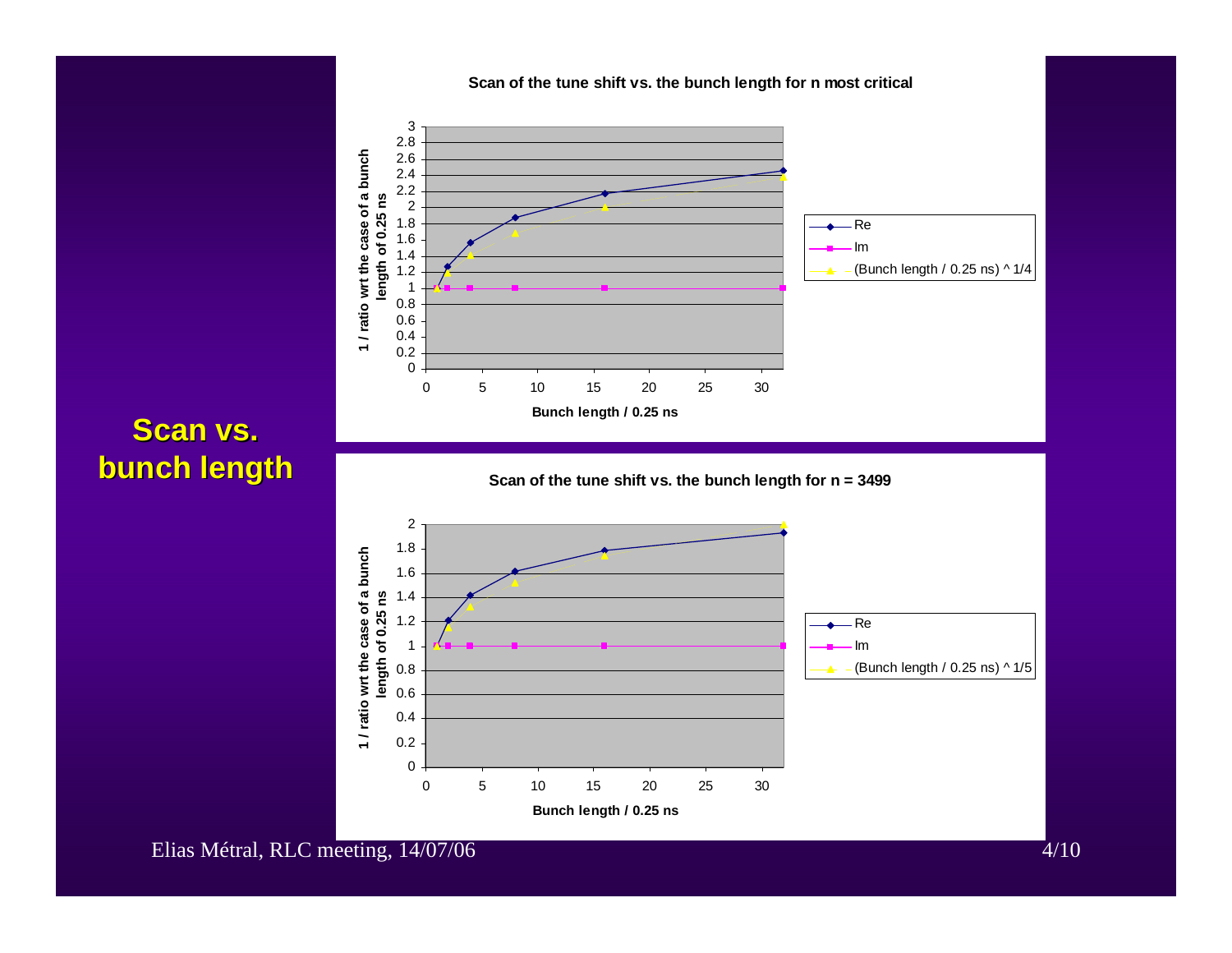# **CONCLUSION (1/2)**

◆ Reminder: What is called the most critical (coupled-bunch) mode n is **the (usual) one giving the largest imaginary part of the tune shift, but as I presented at the RLC meeting of 21/04/06 n = 3499 (= M - [Qx] - 1) gives the largest real part, and if we take the modulus it is the latter one which is the most critical. This is why I use this mode when I make the computation with all the collimators etc...**

# ◆ 1) SCAN **VS. GAP**

#### **1.1) For n most critical**

- The real part of the tune shift scales between 1/b^2 and 1/b^3 (it is about 1/b^2.5 )
- The imaginary part of the tune shift scales as 1/b^2

#### **1.2) For n = 3499**

- The real part of the tune shift scales between 1/b^2 and 1/b^3 (it is about 1/b^2.5 )
- The imaginary part of the tune shift scales (roughly) as 1/b

Elias Métral, RLC meeting, 14/07/06 5/10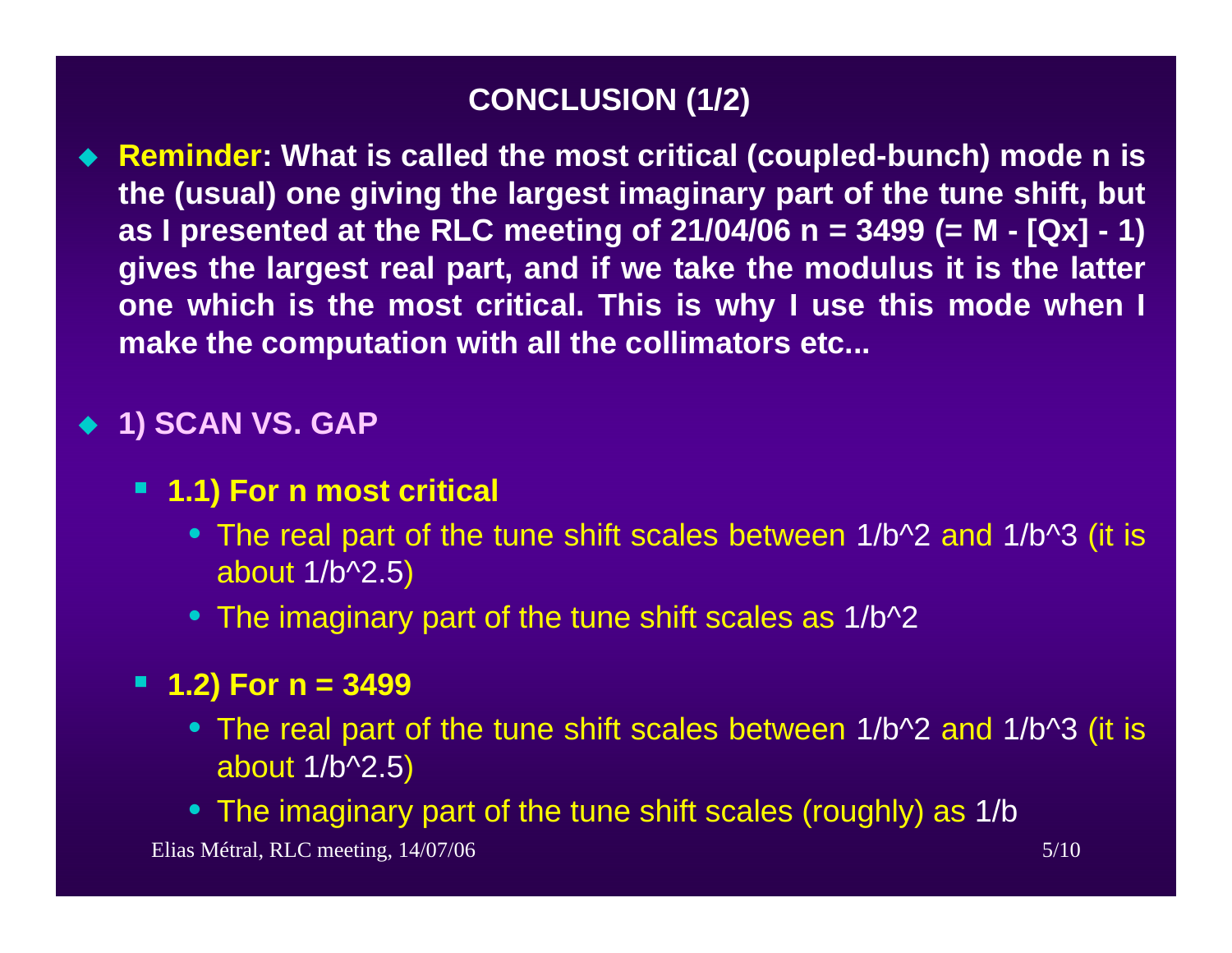# **CONCLUSION (2/2)**

- **2) SCAN VS. BUNCH SPACING (assuming a constant bunch intensity)**
	- The real part of the tune shift is almost constant (it is the "famous" almost single-bunch effect due to the inductive bypass)
	- $\blacksquare$  The imaginary part of the tune shift scales as  $\thicksim$  1/bunch spacing

#### **3) SCAN VS. BUNCH LENGTH**

- **3.1) For n most critical**
	- $\bullet\,$  The real part of the tune shift scales as  $\sim$  1/(bunch length)^(1/4)
	- The imaginary part of the tune shift is constant

## **3.2) For n = 3499**

- $\bullet\,$  The real part of the tune shift scales as  $\sim$  1/(bunch length)^(1/5)
- The imaginary part of the tune shift is constant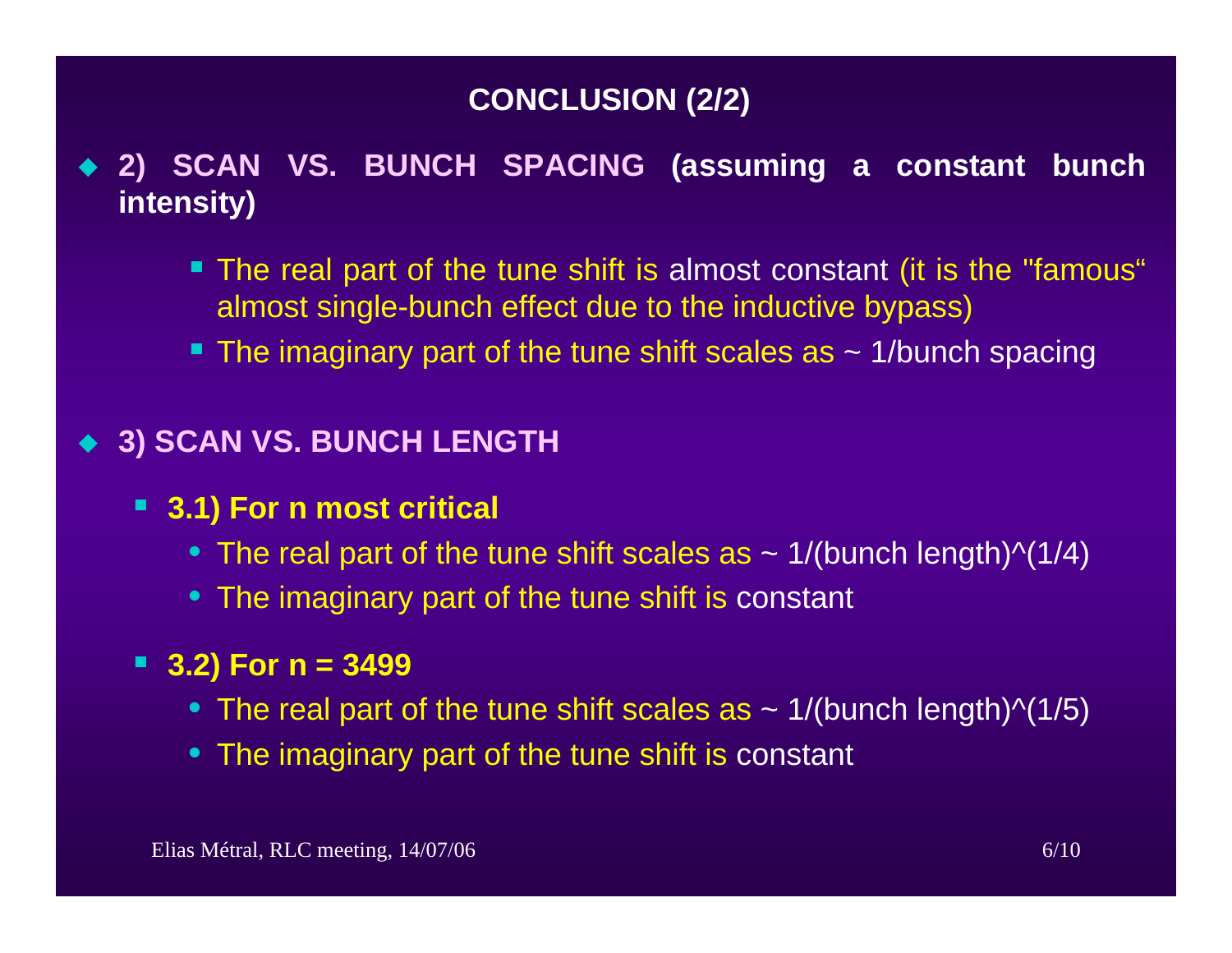**APPENDIX: What I think could be presented also at the next LTC meeting (i.e. new things from the last LTC I made on 08/12/04) (1/4)**

 **From the minutes of the last LTC meeting: "Steve Myers asks what is the confidence level of the new LHC impedance estimates? Elias Metral replies more laboratory measurements are planned for the future and that these results will help in answering the question. Ralph Assmann adds that the collimator impedance measurements in the SPS indicated the same order of magnitude for the impedance as has been predicted by the analytical estimates"**

⇒ **After careful analysis, I found a good agreement (until a factor 2 for the lower gaps). Very good agreement now with FZ's nonlinear theory (see EPAC06 paper)**

 **Furthermore, Steve Myers also said (if I remember well…) that B. Zotter (who is one of the best experts on impedances) finds a value which is about 2 orders of magnitude higher, and that this should be understood**

⇒ **This has been solved: B. Zotter now finds the same (numerical) result as Burov-Lebedev for a LHC collimator**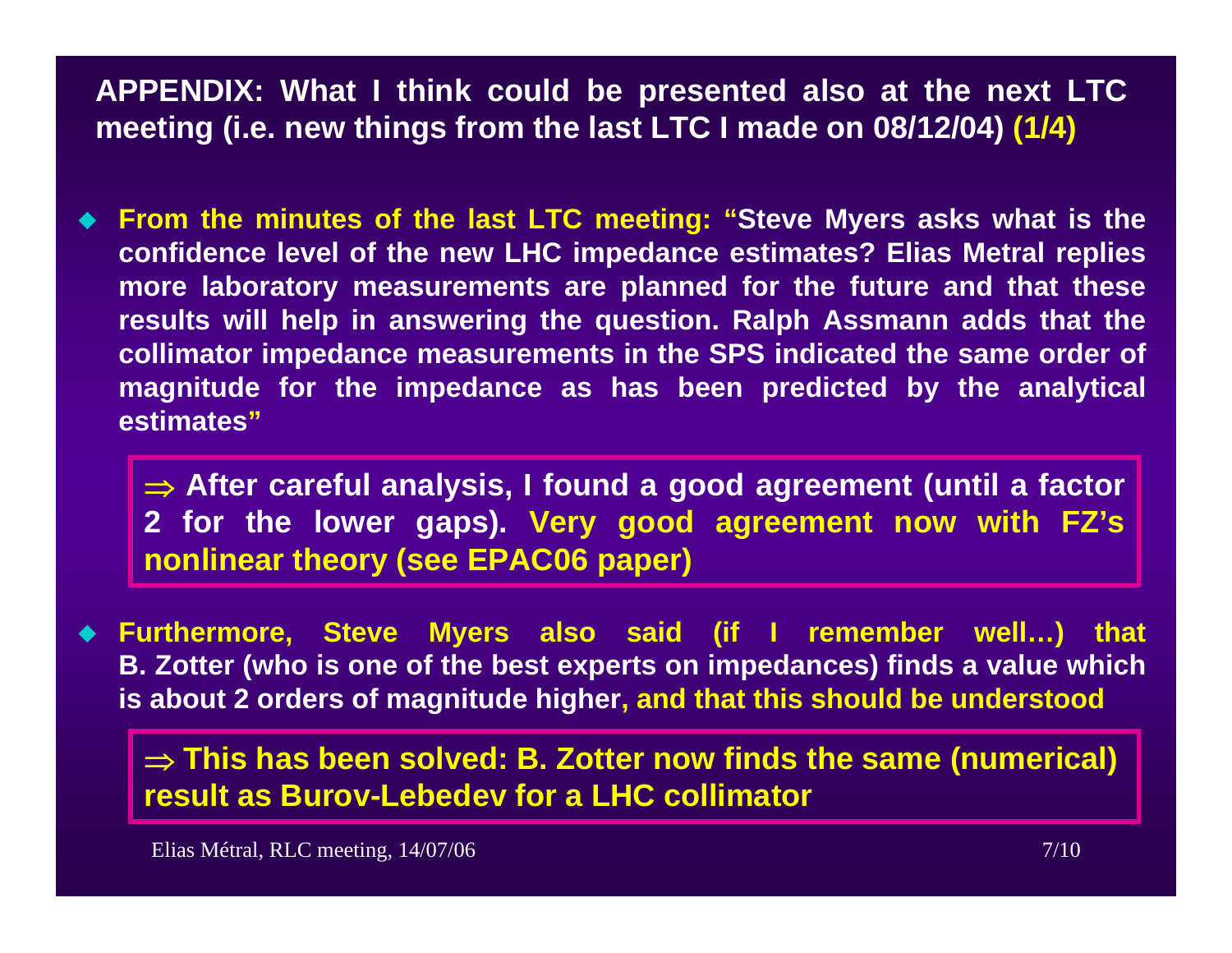**APPENDIX: What I think could be presented also at the next LTC meeting (i.e. new things from the last LTC I made on 08/12/04) (2/4)**

 **B. Zotter formula for the transverse RW impedance (see his paper CERN-AB-2005-043) is more precise than the one of BL in 1 aspect** ⇒ **He considers both TE and TM modes, whereas BL considers only TM mode**

◆ Using B. Zotter formalism I extended his formula (in the paper CERN-**AB-2005-084) in 2 aspects. The new formula is now valid**

- **Without making the "low-frequency" approximation**
- **Without assuming (necessarily) a good conductor for the first layer**

⇒ **This new Zotter formula is therefore more "precise" than the one from BL in 3 aspects**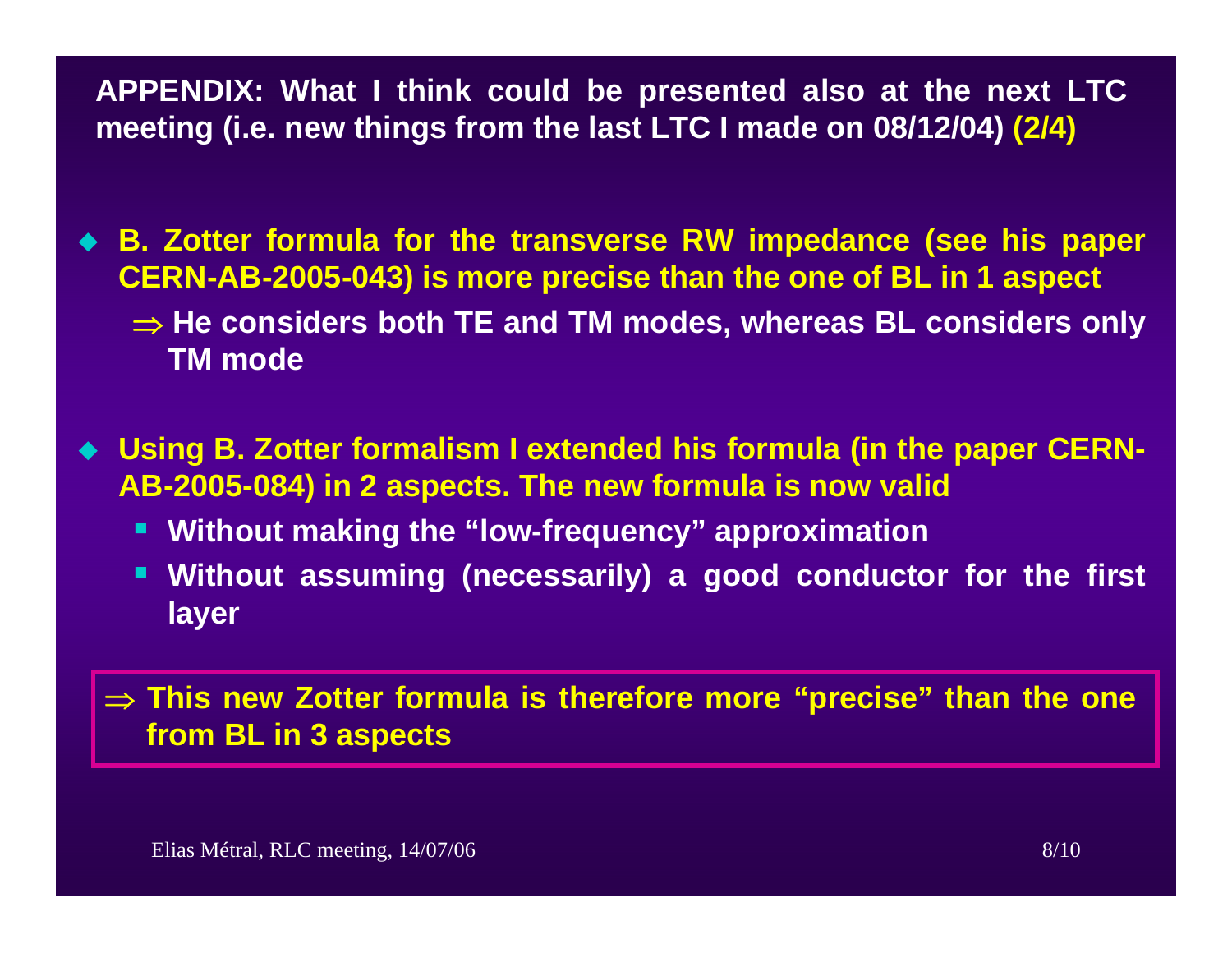**APPENDIX: What I think could be presented also at the next LTC meeting (i.e. new things from the last LTC I made on 08/12/04) (3/4)**

- **Those interested can use the Mathematica Notebook I made available (see RLC meeting of 17/06/05) where the new Zotter formula is given for 1 and 2 layers, as well as the multi-layer formula of Burov-Lebedev implemented by Alex Koschik**
- ◆ I tried to explain in some detail Zotter's theory at the GSI workshop in **March 2006[\(http://care-hhh.web.cern.ch/care-hhh/Collective%20Effects-GSI-March-](http://care-hhh.web.cern.ch/care-hhh/Collective Effects-GSI-March-2006/Talks/TransverseResistiveWallImpedanceFromZotter2005Theory_GSI_30&31-03-06.ppt)**

**[2006/Talks/TransverseResistiveWallImpedanceFromZotter2005Theory\\_GSI\\_30&31-03-06.ppt](http://care-hhh.web.cern.ch/care-hhh/Collective Effects-GSI-March-2006/Talks/TransverseResistiveWallImpedanceFromZotter2005Theory_GSI_30&31-03-06.ppt) [\)](http://care-hhh.web.cern.ch/care-hhh/Collective Effects-GSI-March-2006/Talks/TransverseResistiveWallImpedanceFromZotter2005Theory_GSI_30&31-03-06.ppt)**